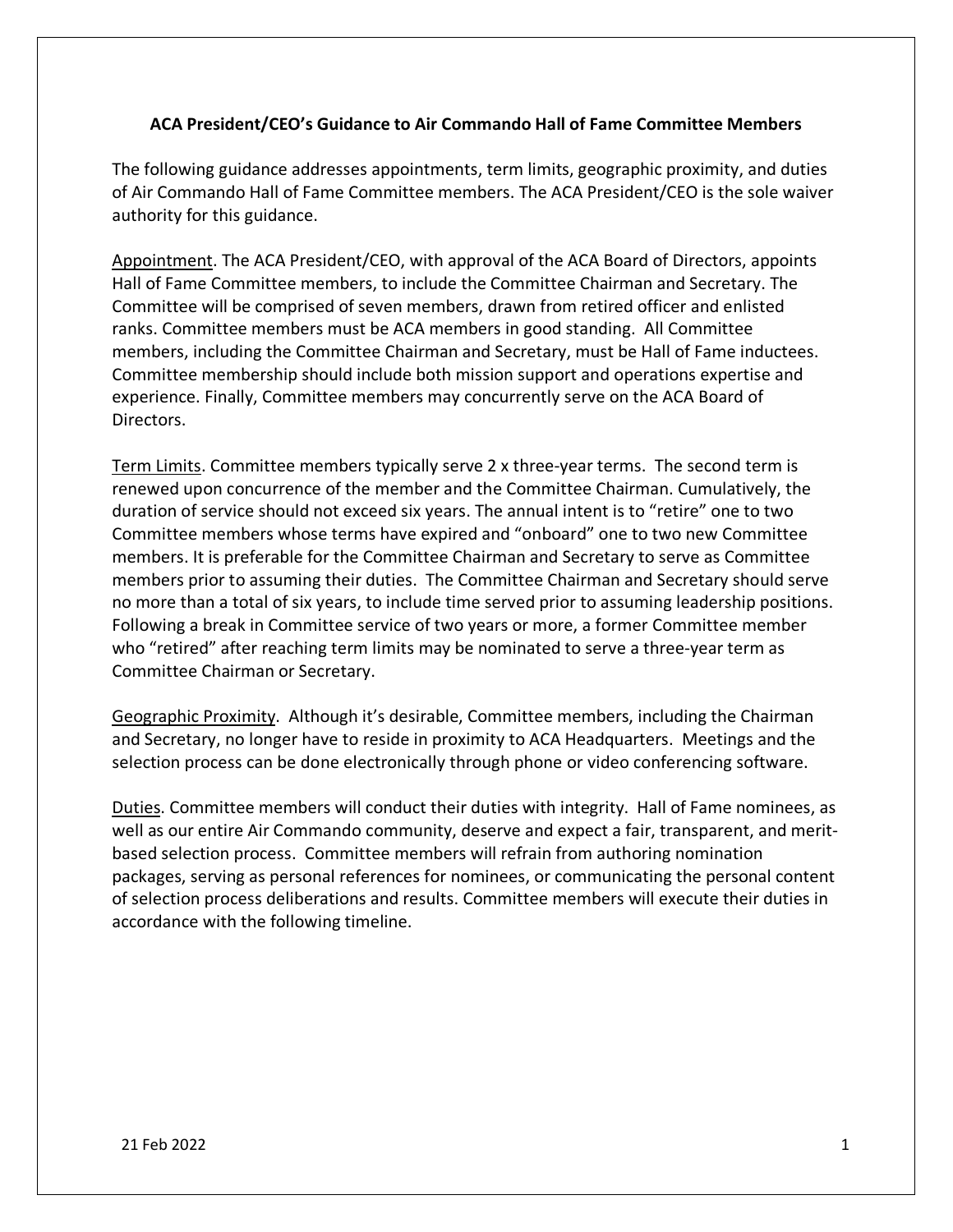- NLT 1 May, the Committee Chairman and Secretary will ensure the currency ofeligibility criteria, nomination procedures and requirements, selection procedures, and induction procedures posted on the ACA's electronic media. After presenting the names of new nominees to the ACA President/CEO, and gaining approval by the Board of Directors, the Committee Chairman will publish the names of current-year Committee members.

- 31 Jul, is the annual deadline for receipt of Hall of Fame nomination packages at Headquarters Air Commando Association. If a nomination package, either emailed or mailed, is received after the deadline, the Committee Secretary will notify the nominating official and retain the package for review during a future selection process.

- NLT 5 Aug, the Committee Chairman and Secretary will screen and electronicallyforward eligible nomination packages to Committee members for individual review and scoring.

- NLT 20 Aug, the Committee will convene at ACA Headquarters or through electronic means to select and recommend those individuals who meet the eligibility criteria and have made significant individual and unique contributions to Air Force Special Operations. NOTE: The convening date will be adjusted to ensure completion of duties prior to the Aug Board of Directors meeting.

The Committee's duties include summarizing and reviewing scoring, resolving "splits" exceeding 1.5 points, rank-ordering results, and recommending not more than five nominees for induction into the Air Commando Hall of Fame. Committee duties will conclude upon completion of three deliverables:

1. The Committee Chairman telephonically notifies the ACA President/CEO and ACA Chairman that Committee duties are complete and verbally communicates the recommended list of inductees.

2. The Committee Chairman and Secretary prepare a written list ofrecommended inductees for submission to the ACA President/CEO and Board of Directors.

3. The Committee Secretary makes a written record summarizing the selection process including Committee member observations on any issues encountered, resolution of issues, desired process improvements, and proposed changes to ACA President/CEO's Guidance. This record comprises information required for a Committee After-Action Report due during the Board of Directors Aug meeting.

- NLT 31 Aug, the Committee Chairman and/or Secretary will submit to the ACA Board of Directors a written list of those recommended for induction. The submission date will be adjusted to ensure the list is considered at the Aug Board of Directors' meeting. Should the Board of Directors withhold approval, the ACA President/CEO will direct the Committee to meet, resolve the issue(s), and resubmit a list of recommended nominees. Concurrently, the Committee Secretary will submit the aforementioned written After-Action Report.